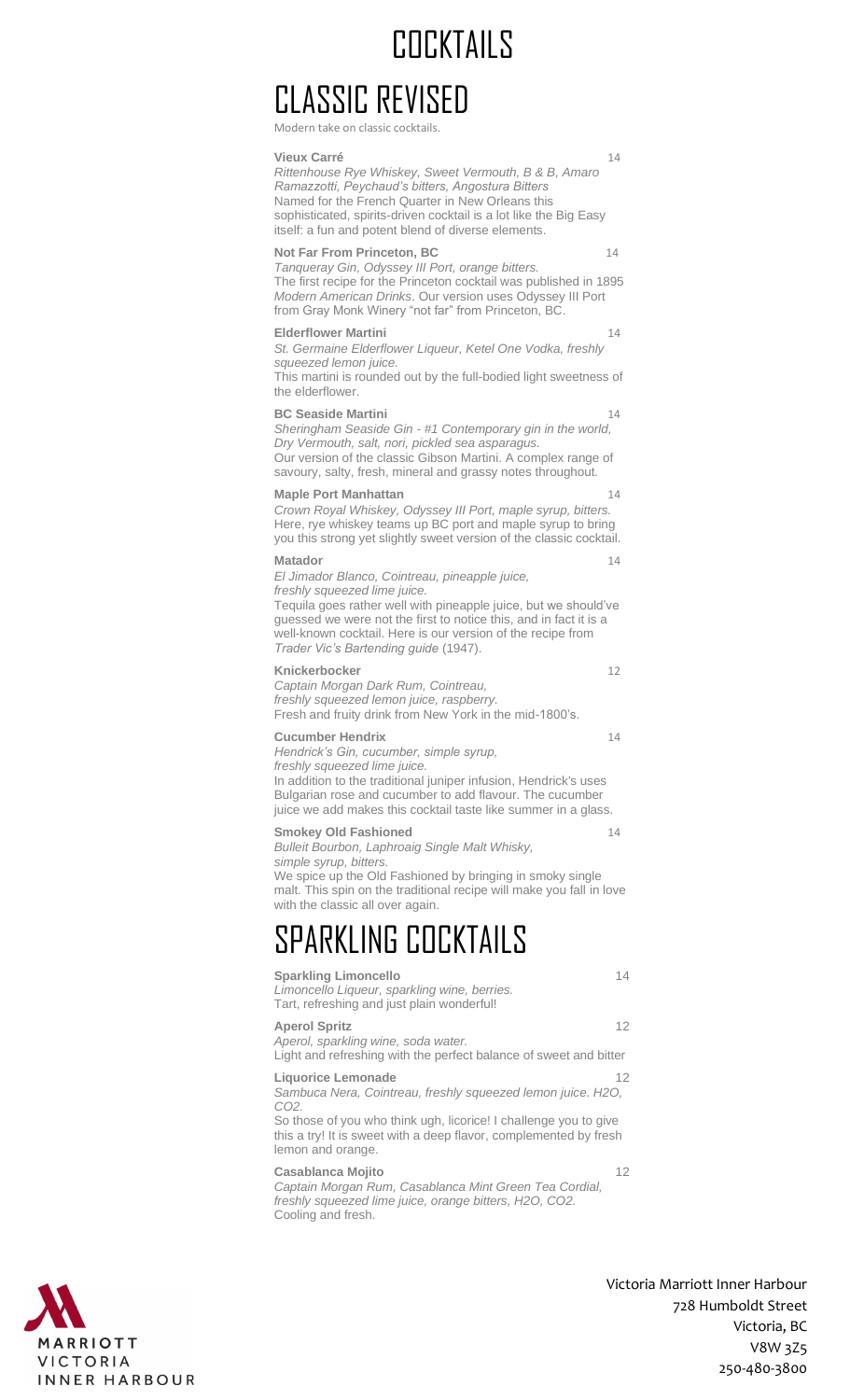# WHITE WINE



**Sauvignon Blanc,** *Kim Crawford, NZ* 7.25 | 14.50 | 21.75 | 55 A fresh, juicy wine with vibrant acidity and plenty of weight and length on the palate. Ripe, tropical fruit flavor with passion fruit, melon, and grapefruit. **Pinot Gris,** *Sandhill, Okanagan, BC VQA* 6 | 12 | 18 | 54 Clean and vibrant on the palate with only a slight hint of tropical

fruit. This is what a good, honest Pinot Gris should taste like.

**Pinot Grigio,** *Folonari, Italy* 6 | 12 | 18 | 50 Bouquet of exotic fruit and wild flower, with a touch of honey; dry, balanced, fruity flavour with an attractive lingering aftertaste of apples and banana.

**Chardonnay,** *Red Rooster, Naramata Bench, BC* 6 | 12 | 18 | 50 This light to medium-bodied Chardonnay is a refreshing fruitforward style, showing plenty of apple, pineapple, yellow plum and honeydew melon flavours. Notes of lemon, green apple and white peach are accented by a delicate touch of oak on the finish.

**House Rose** 5.25 | 10.75 | 15.75 | 44 Please ask you server for today's selection.

**House White** 4.5 | 9 | 13.5 | 39 Please ask you server for today's selection.



**Rose, Quill,** Blue Grouse*, Cowichan Valley* 45 68% Gamay Noir, 32% Pinot Noir A complex, full flavoures rose which boasts aromas of wild forest strawberries and herbs with peppery kick on the palate. Pairs perfectly with fish and chicken.

**Chardonnay,** *Nk*'*Mip Cellars, BC VQA* 45 Rich in stone fruit, vanilla and melon notes. This enjoyably soft and full wine shows a crisp, fruit-forward flavour with a smooth finish.

**Sauvignon Blanc,** *Whitehaven, New Zealand* 50 Displays lifted gooseberry, passionfruit and blackcurrants, with hints of jalapeno, freshly cut herbs and lemongrass. A full flavoured, medium bodied wine, with an abundance of currant, citrus and gooseberry flavours that persist on the lengthy finish.

**Viognier**, *Moraine, BC VQA* 50 This Viognier has a bountiful cocktail of aromas, blending citrus and honeysuckle, into a complementary mélange with a subtle hint of minerality, which culminates crisp and dry

**Sauvignon Blanc,** *Cloudy Bay, New Zealand* 85 Notes of elderflower, green lime zest, and stone fruit. The palate is ripe, fine and succulent, offering zesty ripe citrus flavours coupled with an edge of minerality and sweet herbs. A small barrel ferment component gives balancing flesh to the wine's crisp refreshing acidity.

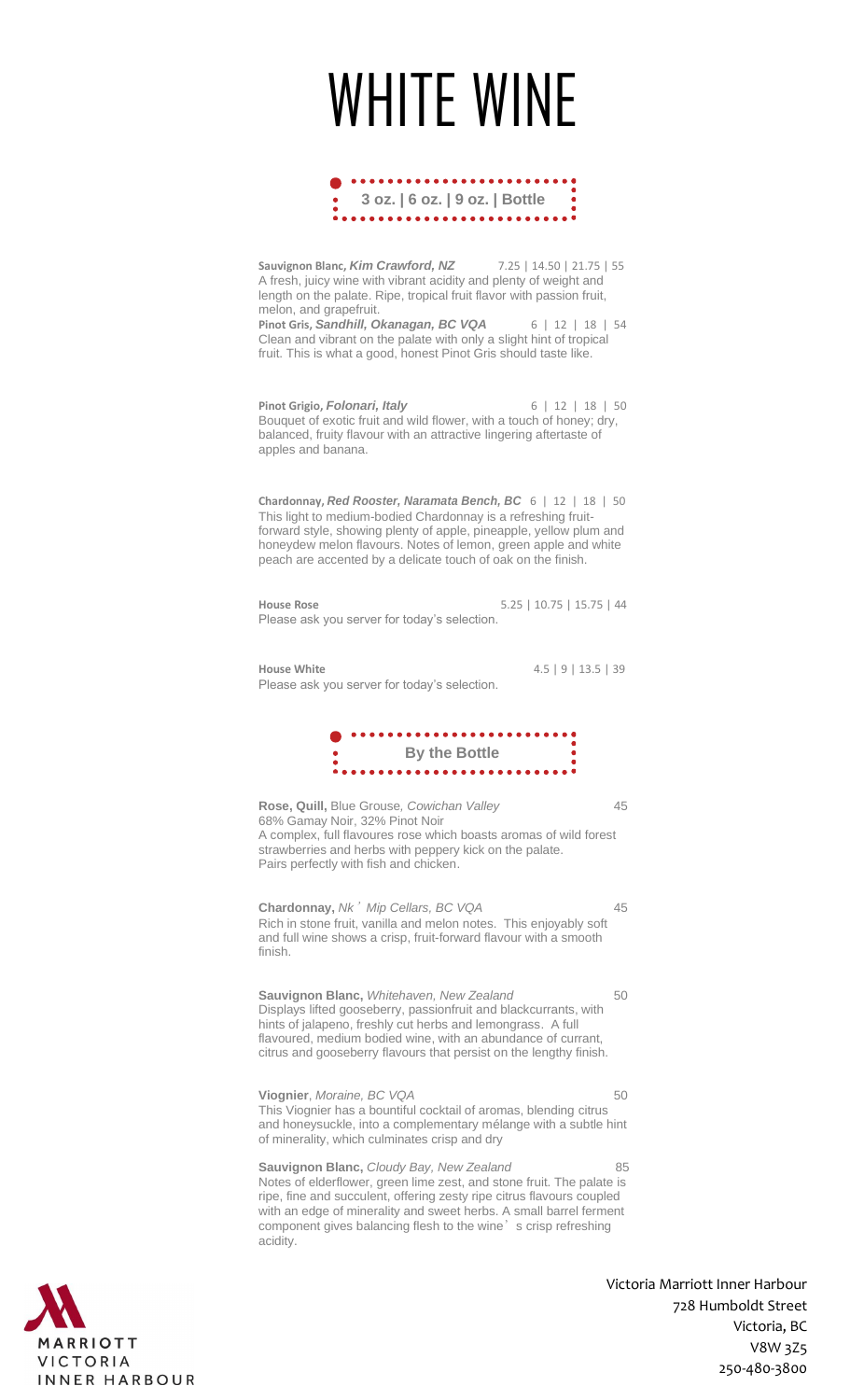# RED WINE



**Cabernet Sauvignon,** *Louis M. Martini, CA USA* 7 | 14 | 21 | 55 This superbly balanced wine has ripe flavors of black plum, jam and black currant. Hints of oak and a touch of baking spice support the fruit.

**Merlot, Petit Verdot,** *Sin Cera, Howling Bluff,* 7 | 14 | 21 | 55 *Naramata Bench, BC VQA*

In ancient Rome, craftsmen would use wax to cover imperfections in their marble sculptures, "Sine Cera" means "without wax" and that was a phrase commonly used by those presenting the sculptures. Therefore, a sculpture "without wax" would mean honesty in its perfection.

**Cabernet Merlot, Sandhill, BC VQA** 7 | 14 | 21 | 55 Flavours of rich, sweet, black fruits and sweet spice fill the mouth. A lingering finish of spicy oak and juicy black fruits entices.

**Merlot, Red Rooster,** *Naramata Bench, BC VQA* 6 | 12 | 18 | 50 This Rooster is sleek, suave and seductive. His aromatic presence reveals juicy black cherry, smoke, charred oak barrel, leather and sweet spice. This is a dry, medium-bodied Merlot.

**Pinot Noir,** *Conviction, Okanagan, BC VQA* 6 | 12 | 18 | 50 This light to medium-bodied wine is perfect for casual sipping with its juicy red fruit, smooth mouth-feel and an elegant finish.

**Pinot Noir,** *Mirassou, CA, USA* 6 | 12 | 18 | 50 Flavours of strawberries, pomegranates and cherries balanced with delicate floral notes.

**Malbec,** *Trapiche Reserve, Argentina* 5.5 | 11 | 16.5 | 45 Dark red fruit flavours complimented by a velvety texture and a sweet, lingering finish.

**Shiraz,** *McGuigan Private Bin, Australia* 4.5 | 9 | 13.5 | 39 This wine features delightful dark cherry and plum aromas integrated with some smoky vanilla and cinnamon characters from the oak influence.

**House Red** 4.5 | 9 | 13.5 | 39 Please ask you server for today's selection.



**Zinfandel,** *Ravenswood, CA, USA* 50 Aromas of cherry and black pepper lead into a taste of sour cherry, chocolate, and raspberry. Pairs well with red meat and pasta.

**II Ducale,** *Blend, Ruffino, Italy* 60 60% Sangiovese, 20% Merlot, 20% Syrah. The very long finish brings notes of ripe fruit with aromas of vanilla and balsamic herb. 90 points – Wine spectator.

**Merlot "La Droite",** *Rollingdale, BC VQA* 70 Smooth, soft and elegant palate leaving hints of spice, cherry, plum, black olive, vanilla and light floral notes.

**One,** *Sandhill Small Lots, BC, VQA* 85 54% Cabernet Sauvignon, 24% Malbec, 19% Petit Verdot. Fullbodied wine with velvety tannins, moderate acidity and a terrific mouth-feel. Rich black fruit flavours are enhanced by notes of cedar, vanilla extract, roasted nuts and charred oak barrel.

**Cabernet Sauvignon,** *Louis M. Martini, Napa, CA* 85 Deep burgundy color and complex aromas of dark fruit, smoky cedar and dried herbs. Rich and broad in the mouth, this Napa Cabernet has an expansive mid-palate, silky tannins and soughtafter balance. Finely etched flavours of black cherry and blackberry are framed by licorice and toast on the long finish.

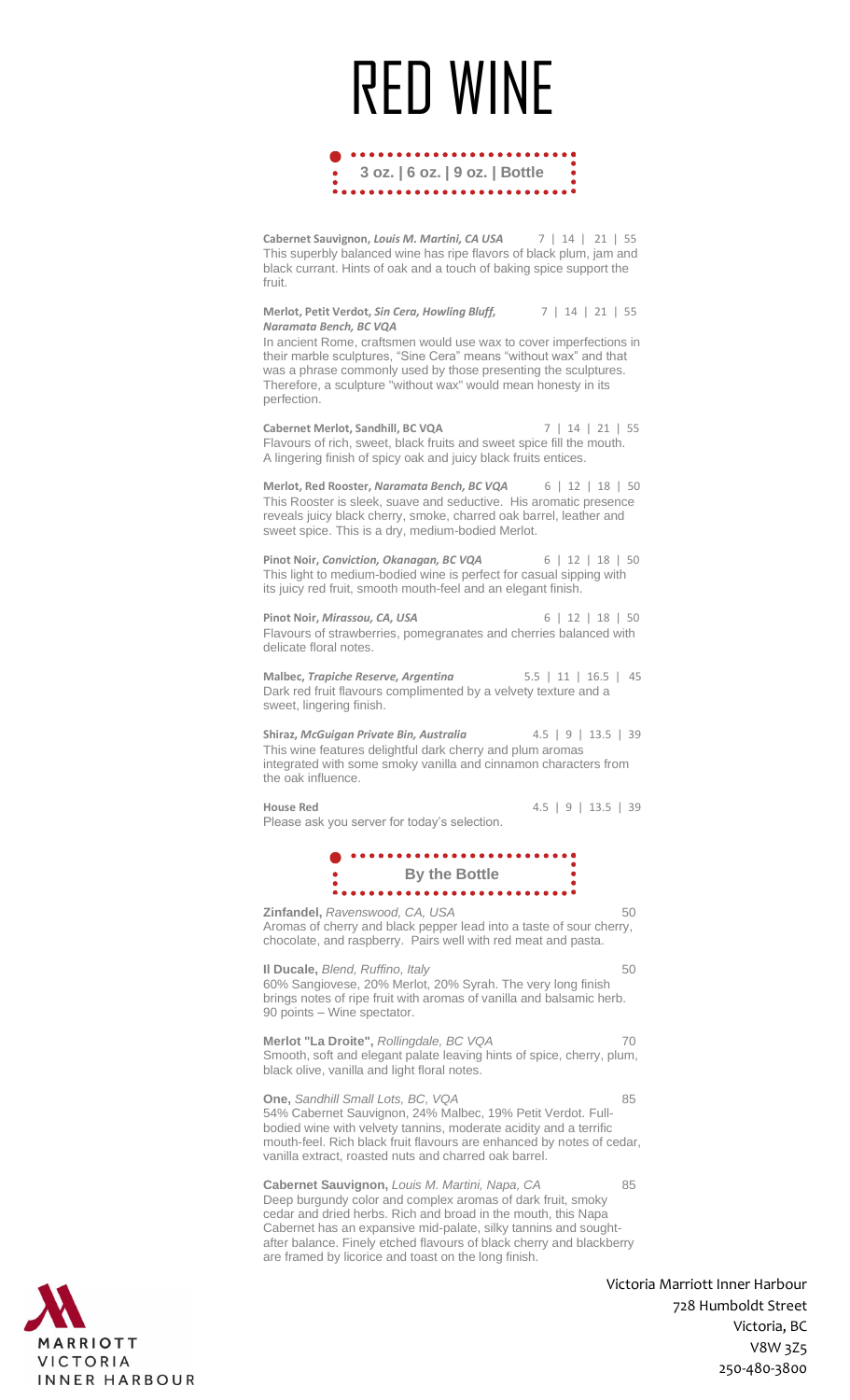# BEER + SPIRITS

#### BEER On Tap

*A variety of local handcrafted brewery offerings. Please ask your server.* 



- *Budweiser 8.5*
- **Import**<br>**Budweis**<br>**Guinnes**<br>*Heineke Guinness 9.5*
- *Heineken 9*
- *Sol 9* **Import Light**
- ----------*Bud Light 8.5*
- *Miller Light 8.5*
- **Import Cider**
- *Strongbow 9*

 $\ddot{\bullet}$ 

- 
- **Domestic** *GIB Pilsner 8.5*  $\bullet$
- *GIB English Bay Pale Ale 8.5 GIB West Coast IPA 8.5 Rickard's Red 8.5*
	- **Domestic Light**
	- *Coors Light 8 Keystone Light 8*

**5 oz. | Bottle**

..............

## CHAMPAGNE +SPARKLING

.....

**WINES** 

| Mumm, Carte Classique                | 150          |
|--------------------------------------|--------------|
| Champagne, France                    |              |
| <b>Blanc De Blanc Brut</b>           | 8   40       |
| Cuvee Jean Louis, France             |              |
| Bolla                                | $12 \mid 60$ |
| Prosecco, Italy                      |              |
| <b>Henkell Trocken Piccolo 200ml</b> | 11           |

 $\frac{1}{2}$ 

## **SPIRITS**

| Vodka                |  |
|----------------------|--|
| <b>Absolute Elyx</b> |  |
| Grey Goose           |  |

| <b>Absolute Elyx</b>   | 11 20 |
|------------------------|-------|
| <b>Grey Goose</b>      | 11 20 |
| Belvedere              | 11 20 |
| Kettle One             | 8 14  |
| Merridale Frizz        | 8 14  |
| <b>Fruit Flavoured</b> |       |
| Smirnoff               | 7112  |
|                        |       |

#### **Rum**

 $\bullet$ 

| RUM                         |        |
|-----------------------------|--------|
| <b>Gosling's Black Seal</b> | 8   14 |
| Sailor Jerry Spiced         | 8 14   |
| Captain Morgan              | 7   12 |
| Captain Morgan Dark         | 7   12 |
| <b>Appleton's Estate</b>    | 7112   |

#### $\bullet$ **Tequila**

- *Don Julio Reposado 14 | 26*
- *Herradura Reposado 13 | 24*
- *1800 Reposado 8 | 14*
- *El Jimador Blanco 8 | 14*

| MARRIOTT      |
|---------------|
| VICTORIA      |
| INNER HARBOUR |

#### **Gin** *Empress 1908, 10 | 18* ------------------------*Victoria, BC New Tom, 10 | 18 Victoria, BC Victoria, 10 | 18 Victoria, BC Seaside, 10 | 18 Victoria, BC Stump, 10 | 18 Victoria, BC Plymouth* 10 | 18<br> *Hendricks Dry* 10 | 18<br> *Bombay* 8 | 14<br> *Tanqueray* 7 | 12 *Hendricks Dry*  $B$ *ombay Tanqueray*

**Single | Double**

#### **Absinthe**

*Lucid Absinthe 12*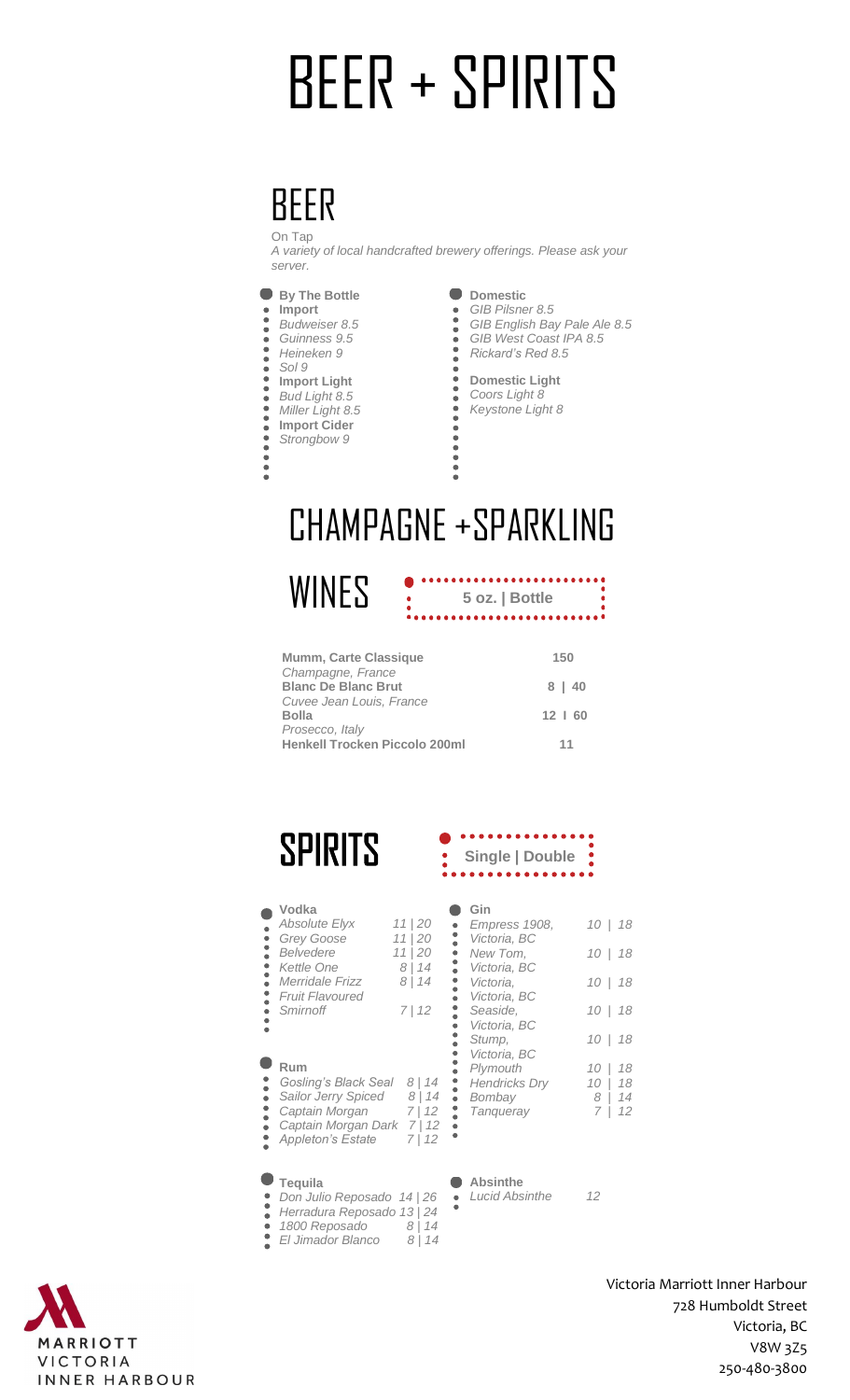## SCOTCH, WHISKEY, + Single | Double

## **SINGLE MALTS**

## AMERICAN **WHISKEYS**

Maker's Mark 46

**Rittehouse Rye** 

**Woodford Reserve** 

Bourbon

 $14 | 26$ 

 $12 | 22$ 

 $10 | 18$ 

| Macallan 18 Year             | 45   88      |
|------------------------------|--------------|
| <b>Highland Park 18 Year</b> | $26 \mid 50$ |
| Lagavulin 16 Year            | $22 \mid 42$ |
| Oban 14 Year                 | $22 \mid 42$ |
| Macallan 12 Year             | 14   26      |
| <b>Bowmore Darkest</b>       | 16   30      |
| <b>Islay 15 Year</b>         |              |
| Glenmorangie Nectar          | $16$   $30$  |
| d'Or                         |              |
| Glenmorangie Quinta          | 14   26      |
| Ruban                        |              |
| Laphroaig Quarter            | 14   26      |
| Cask                         |              |
| Dalmore 12 Year              | 14   26      |
| Auchentoshan 12 Year 14   26 |              |
| Cardhu 12 Year               | 14   26      |

## SCOTISH **BLENDS**

| <b>Johnnie Walker Black</b> | 12   22      |        |
|-----------------------------|--------------|--------|
| 12 Year                     |              |        |
| <b>Chivas Regal 12 Year</b> | $10 \mid 18$ |        |
| Johnnie Walker Red          |              | 8   14 |

## **CANADIAN WHISKEYS**

Crown Royal **Special Reserve** Crown Royal

## **IRISH WHISKEYS**

Red Breast 12 Year Jameson

 $\begin{array}{c|c} 12 & 22 \\ 8 & 14 \end{array}$ 

 $10 | 18$ 

 $7 | 12$ 



| <b>Bourbon</b>                   |           |
|----------------------------------|-----------|
| Basil Hayden's                   | $10$   18 |
| <b>Bourbon</b>                   |           |
| Buffalo Trace Bourbon 9   16     |           |
| Maker's Mark Bourbon 9   16      |           |
| <b>Bulleit Bourbon</b>           | 9   16    |
| Jack Daniel's Tennessee 8.5   15 |           |
| Jim Beam Bourbon                 | 8 14      |
| BRANDY +<br>COGNAC               |           |
| <b>Hennessy XO</b>               | 40   78   |
| <b>Hennessy VSOP</b>             | 18   34   |
| <b>Hennessy VS</b>               | 16   30   |
| <b>Grand Marnier</b>             | 26   50   |

| Centenaire                                  |             |
|---------------------------------------------|-------------|
| <b>Grand Marnier</b><br><b>Cordon Rouge</b> | $10$   $18$ |
| <b>St. Vivant Armagnac</b>                  | 14   26     |
| Calvados – Pere Magloire 14   26            |             |
| Marquis de Villard                          | -14<br>8 I  |